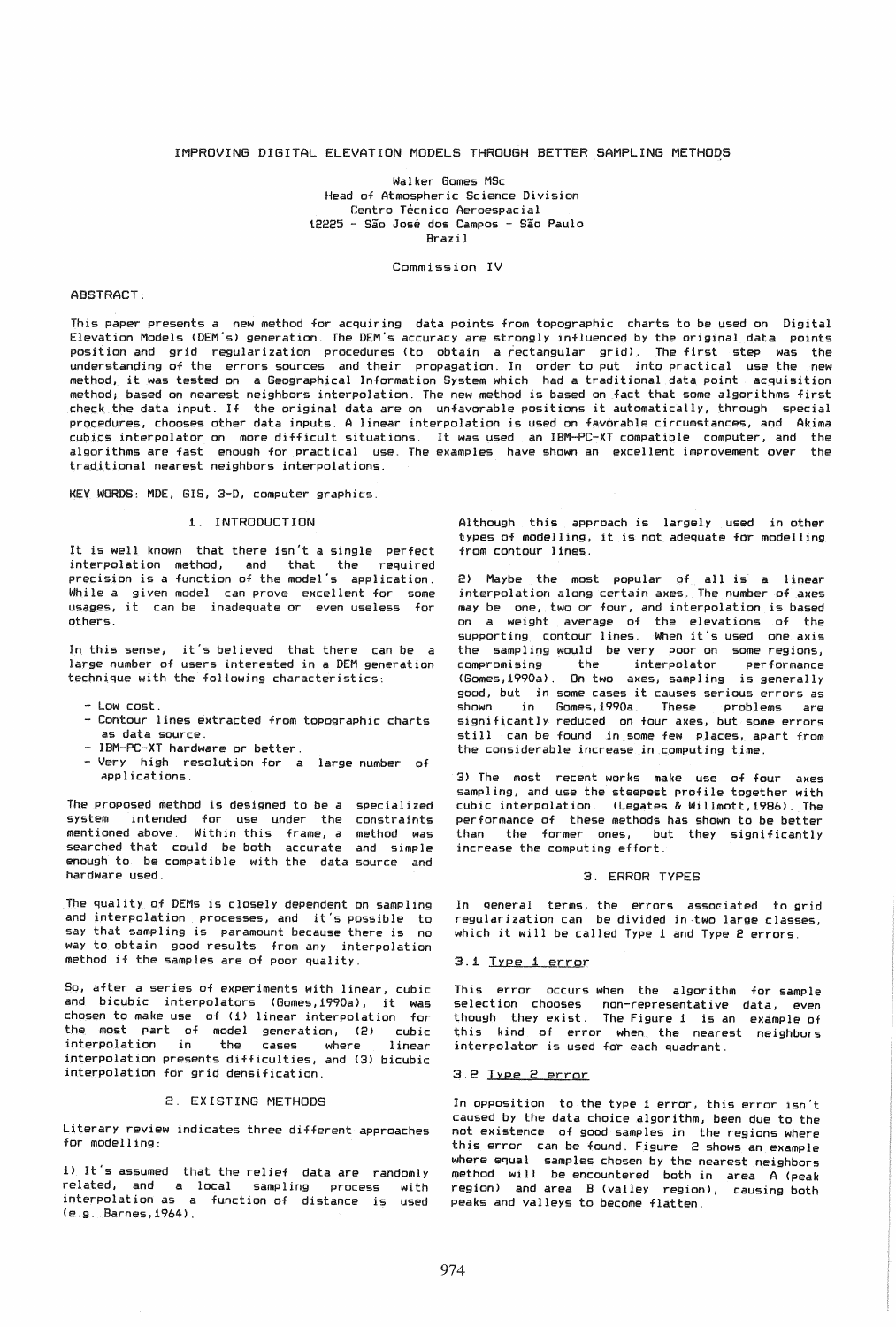

Figure i-Type i error.





Figure 2 - Type 2 error

# 4. PROPOSED METHOD

The proposed method was divided in two modules for instructional reasons. The first one is the data acquisition module. The second one selects samples and interpolation methods as a result of the analysis of the previously sample points.

# 4,1 Data aCquisition (Module 1)

Detailed information on this module can be found in Gomes & Silva,i991. The steps comprised by this module are summarized as follows:

1) At First one defines which is going to be the grid spacing in the "x" and "y" directions. The optimum grid is obtained by measuring the smaller distance between two is011nes. both in the north/south and in the east/west directions. A detailed description can be found in Gomes, 1990a.

2) An overall sampling is performed on two axes, so that for' each point in the grid, there is always a sample point to the left, to the right, above and below.

## 4.2 Selective sampling and interpolation <module 2)

The main feature of this method for data acquisition lies on the fact that the behavior of the samples in<br>the model is transparent, It's therefore the model is transparent. It's therefore predictable, allowing manipulation during the selection of samples in order to select those that are specially representatives.

Another very important quality that comes out from predictability and ease of manipulation is the<br>possibility of using different interpolators of using different interpolators according to the region upon which the interpolation is performed. These characteristics are explored below.

### 4.2.1. Error Hypotheses and possible sglutions

The basic idea is (i) to use linear interpolation in the regions where it gives good results, since this method requires minimum computing time; type i error regions (the samples exist but aren't found) a search is made in order to find better samples because, as formerly stated, the problem<br>within these areas isn't related to the related to the interpolator, but with the sampling itself; and (3) in the regions where type 2 error occurs, the Akima's cubic interpolation (Akima, 1970) is used because the use of linear interpolation in these areas would cause the flattening of peaks and valleys.

Three situations may arise when using the proposed method:

a) Case 1

The sampled points have the following characteristics: 2 points with elevation Zi and 2 points with elevation Z2 (Fig. 3). It can be noticed that points i and 2 have 'the same elevation (200 m), while points 3 and 4 have another height (both with 300 m).

In this case, the distances between points 1 and 3 (dx) and between points 2 and 4 (dy) are measured. The interpolation uses only two points: points 1 and 3 are used if dx ( dy, while points 2 and 4 are used  $if$   $dx$   $\rightarrow$   $dy$ .



Figure 3 - Case 1 sampling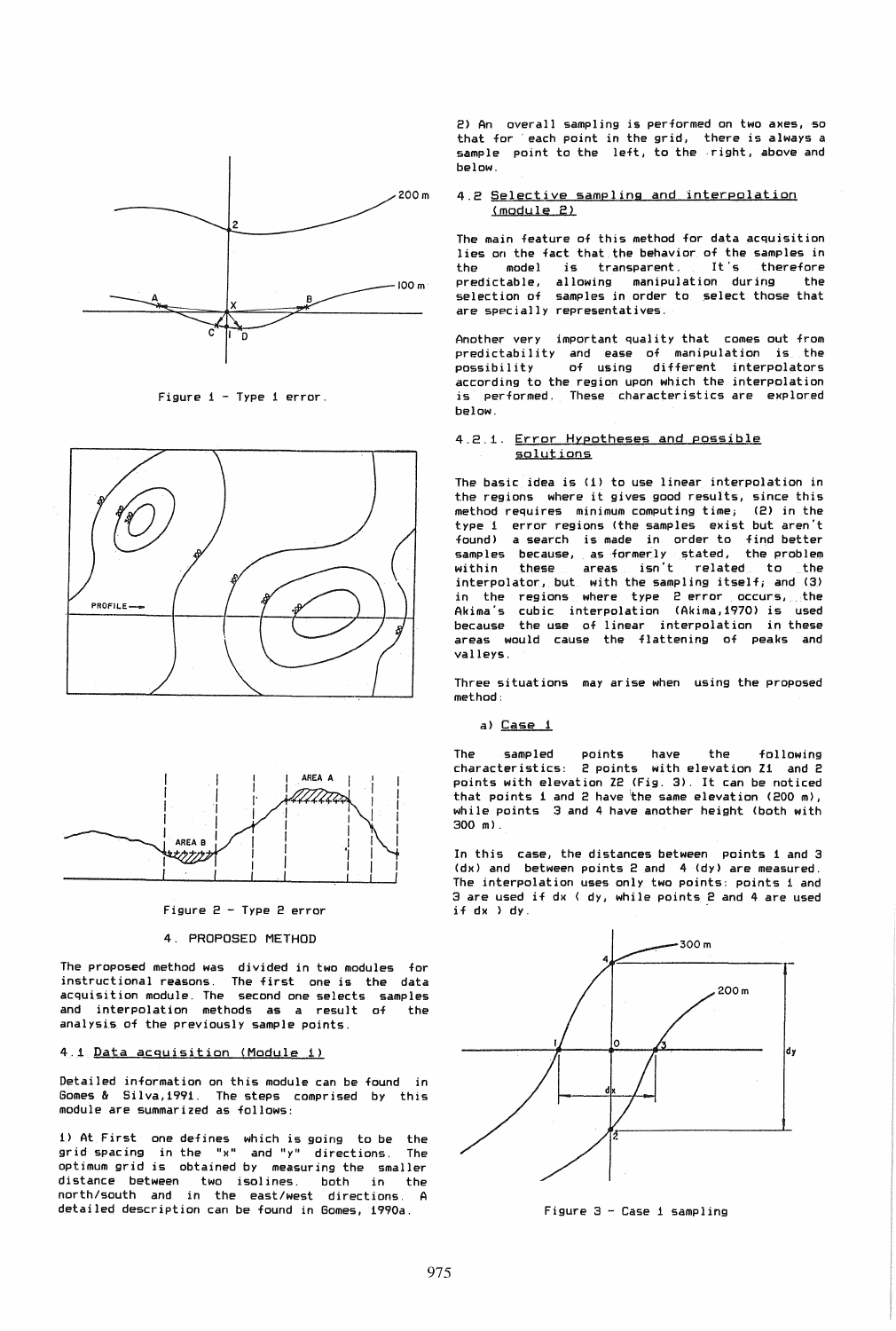#### b) Case 2

The sampled points have the following characteristics: 3 points with elevation Z1 and one point with elevation *l2,* or vice versa (Fig. 4).



Figure 4 - Case 2 sampling

The example given in Fig. 4 shows points 2, 3 and 4 with an elevation of 200 m and point 1 with a different elevation (300 m). In order to avoid that the 200 m isoline have a greater weight than the 300m isoline, the methud finds the point of different elevation, selecting this point and the one belonging to the other isoline facing the first point. In the given illustration, these points are point 1 and point 3, respectively .

. c) Case 3

In this case all four points have the same value.

Two situations may be encountered: partially-closed areas, where errors of type 1 occur (grid points 1, 2 and 3 in Fig. 5), or closed area, where type 2 error is found (points A, B and C). The problem of partially-closed areas is discussed in 4.2.2, and that of the completely closed areas is discussed in 4.2.3.



Figure 5 - Case 3 sampling

# 4.2.2 Possible solutions for type 1 errors

Sampling method proved to be inefficient in partially-closed areas, because the samples aren't representative (type 1 error). In the performed experiments these regions presented the largest errors and, therefore, this problem required special handling to be solved or attenuated.

Two ways were thought to deal with this situation:

### a) Generic approach

This line-of-action assumes that the sampling method isn't efficient and that it's necessary to enhance the process of sampling. Under this point-of-view one alternative could use the additional sampling of points placed on the lines diagonal to the original axes. This process will most certainly improve the results in these regions, but it showed to be very expensive, because it requires a significantly<br>larger computational effort. It should also be noticed that, although it considerably reduces the probability of occurrence of type 1 error, this error still can happen anyway, as shown in Fig. 6. DUR to these considerations this approach was etbandoned.





#### h) Local approach

The idea of this approach is to make use of the characteristics of the reyions that are subjected to errors (samples with the same elevation) in order to &eparate them from the well-behaved regions. In this way, the additional effort is applied only to the<br>troublesome areas. It was noticed from the areas. It was noticed from the experiments that the probability of having equal samples (case 3) is less than 10%. Therefore, more than 90% of the grid points to be interpolated can be solved in a simple and fast way, as described in  $items 4.2.1a and 4.2.1b.$ 

This approach assumes that the sampling is poor only in thuse areas and that just a local search for better samples can solve the problem. In the case that a more representative sample is found, this sample is used. If not so, it's assumed that this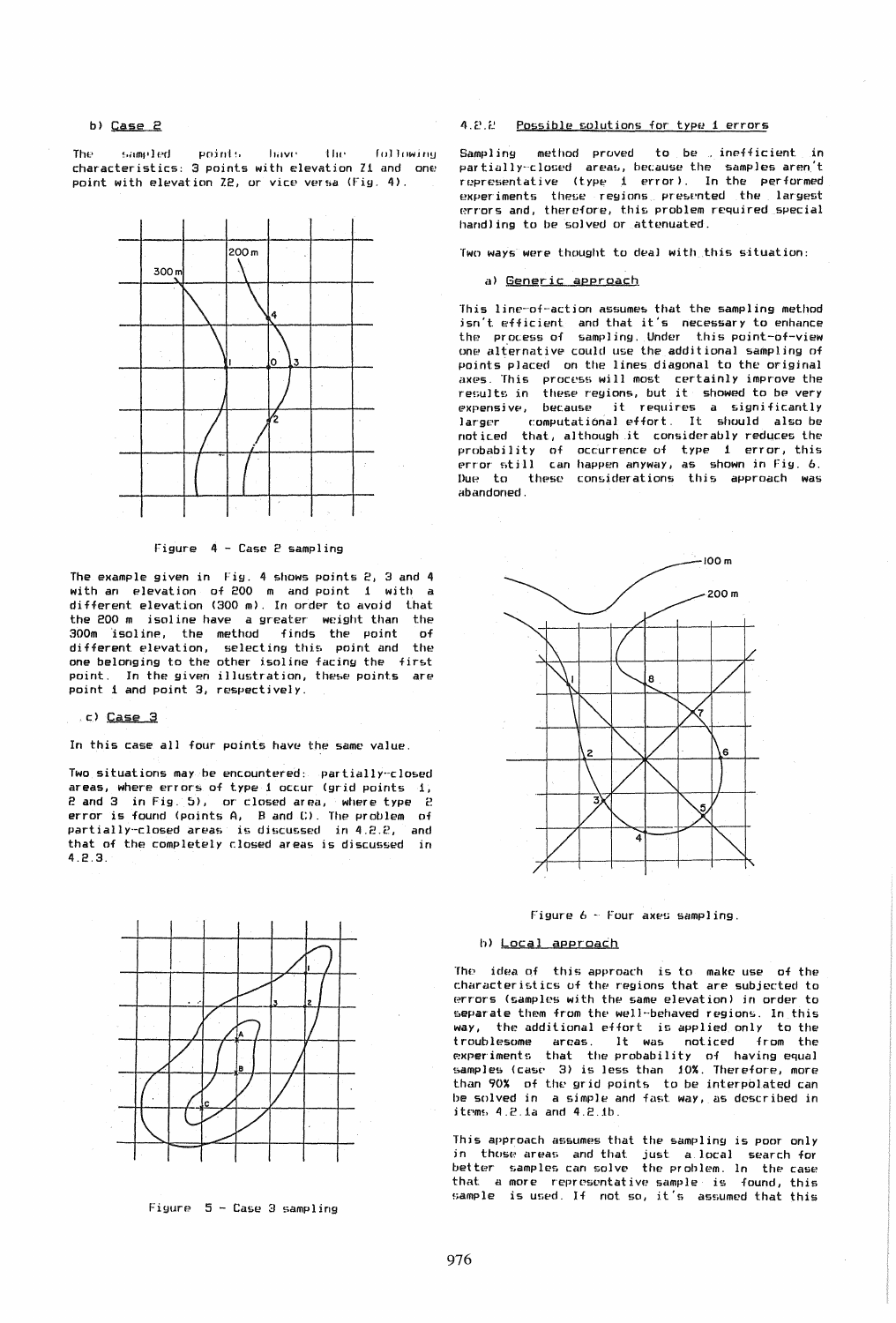point is located within a closed area and, therefore. it's subjected to the type 2 error.

Two ways are considered for searching the more representative sampling points

#### 1) Manual search

When a set of four points of same elevation is encountered, the algorithm interrupts the process,<br>indicating on the screen the point to be indicating on the screen the point interpolated and asking the operator to indicate if it is a closed or partially-closed area (type 2 or type 1 error, respectively). If the operator informs that it's a type 2 error, the algorithm proceeds to solve the problem as it will be discussed in 4.2.3. If the problem is said to be of type 1, the operator will be asked to select two samples through a mouse. Fig. 7 shows that points A and B are more representative than points 1, 2, 3 and 4. After that, the algorithm uses the points selected by the operator for the interpolation, proceeding until it finds another ambiguity, when it will ask for the operator to take decision again.

This technique presents the following advantages:

- Less computational effort, and in particular, lesser effort during the sampling process, in comparison with the generic approach.
- Manual sampling for specific points is very representative, because the operator helps the computer in the selection process.



Figure 7 - Manual sample selection

This method is inconvenient because it isn't completely automatic, requiring the presence of a trained operator to interfere in the process whenever this case is encountered.

## 2) Automatic search

In this configuration, when samples of equal elevation are found, the algorithm looks at the neighboring points in search of a sample with different height. If such point is found, it's selected and sent to be interpolated together with the opposite point. A number of ways to perform this search was figured out, and the method illustrated on Fig. 8 was developed for this work:

-in order to find a sample of different elevation, two grid points belonging to the same Y coordinate are placed immediately to the left and to the right of the point being evaluated (points A and B, on Fig. Sa, respectively to the left and to the right of point X under evaluation).

- These two points are used as two different and constant X coordinates from which a search is done respectively above and below the Y coordinate where the two points are placed (Fig. Sa: points A2 and B2 above the points A and B respectively, and points A1 and B1 below these two points).

- If a sample of different elevation is found (point Ai in the example) this routine is finished, and this point is selected and used for interpolation together with the diametrically opposed point (point 2 in Fig. Sa), as in case 2 discussed in 4.2.1b.

- If no point of different height is found, the same procedure is used starting by selecting two points above and below the point under evaluation (i.e. belonging to the same X coordinate), and then find the points to the left and to the right of these two points. In Fig. Sb, it can be seen that starting the search by first selecting two points to the left and to the right of point.X (points A and B), the four points derived (points AI, A2, Bl and B2) have the same height. On the other hand, if the search starts by selecting points below and above point X (in this case, points A' and B'), one of the four derived points (A'i, A'2, B'1 and B'2) have different elevation (point B'1 in the example,. Therefore, this routine would select points 3 and B'1 to be used in the interpolation.



 $-$  If no point of different elevation is found in this first iteraction, the former routing is first iteraction, the former routine is repeated but displacing the points A. B, A' and B' two grid units distant from point X, as shown in Fig. Bc. In this illustration, the algorithm will  $find$  point A2 as the point of different elevation.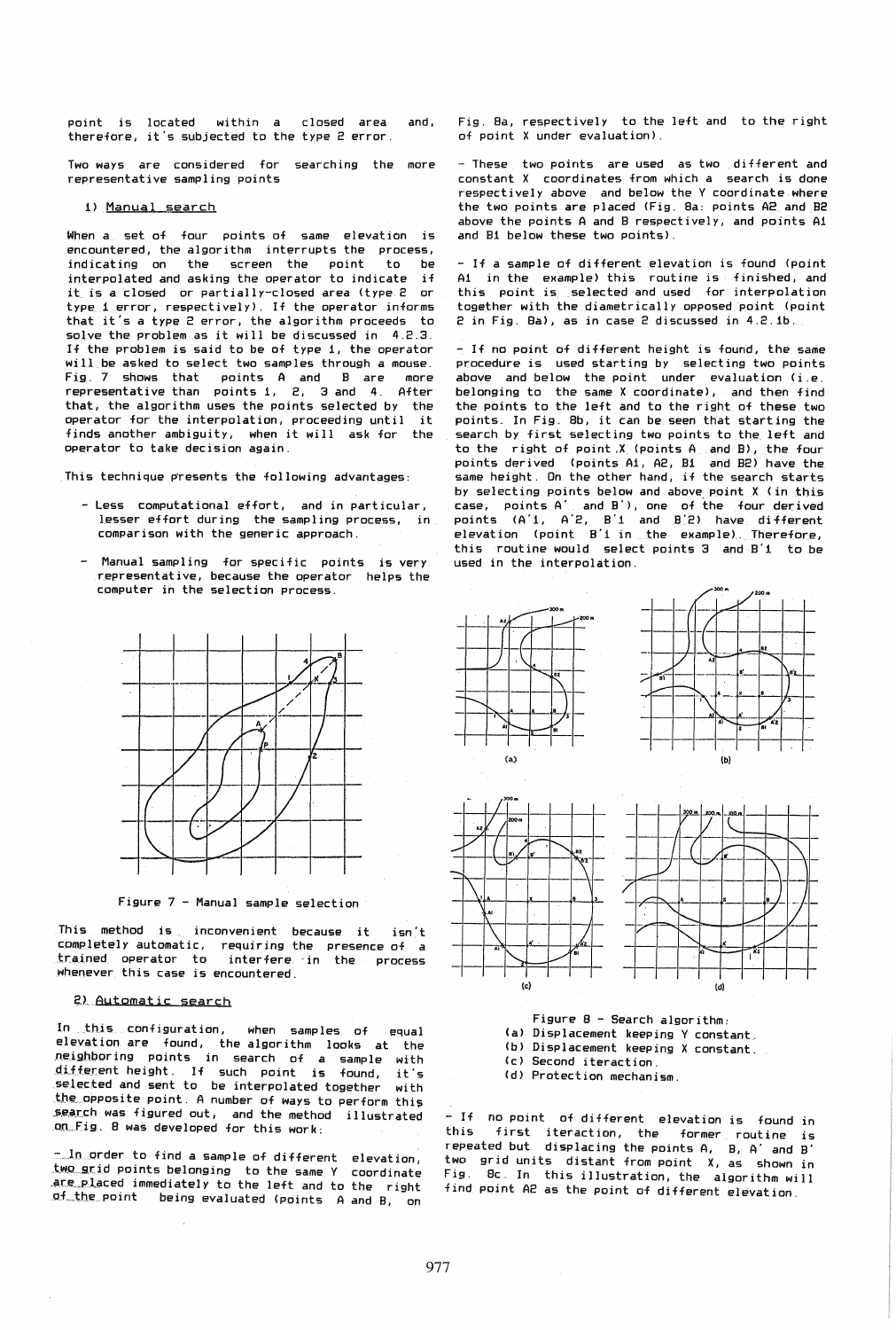- If no point is found with this second iteraction, a new one is started with points A, B, A' and B' placing three grid points away from point X. The process repeats the same steps, enlarging the search area as necessary until it finds one point with different height, or until the protection mechanism described in the next step is used in all search directions.

- Care must be taken to avoid crossing the isoline already found when searching for points A, B, A' and S'. In Fig. 8d, the path from X to A' crosses an 1s01ine and, therefore, the derived points A'l and A'2 are discarded.

The samples obtained with this method are not always the best, but they considerably improve the final model. This is illustrated by Fig. 9. It shows that, although points Z and Ware the ideal interpolation samples, very similar results can be obtained by using the points 3 and B'l selected by the proposed method.

In a few partially-closed areas, this algorithm won't be able to find the different-height point (e.g. if the 200 m isoline "neck" in Fig. 9 were too narrow or too long). In such case, the area is considered as being completely closed and is treated as a type 2 error region, and another algorithm is used to solve it, as discussed in 4.2.3.



Fig. 9 - Samples obtained *by* the search algorithm.

## 4.2.3 Type 2 error solution

As previously defined, type 2' errors occur in completely-closed areas and, in this case, no better samples will be available. Whatever is the selected sample, the result will be the same, i.e. four identical elevations. In these regions, it is necessary to have an interpolator that uses. slope information, as the Akima's interpolation method (Akima, 1970).

Most fortunately, the areas that cannot be solved *by*  linear interpolation offer very good samples for cubic interpolation methods. It can be noticed in Fig. 10 that whatever is the direction of interpolation (keeping X or Y constant), points 2 and 3 will necessarily be different from each other. The same happens with points 4 and 5. In this situation the cubic interpolation deliver good results. Akima's interpolation method was chosen

because it's less unstable as well as very efficient for computing (Gomes, 1990).



#### Figure 10 - Sampling for cubic interpolation in closed areas

### 4.4 Grid densification

Grid densification was performed with the Akima's bicubic interpolation presented good results. (Akima, 1974a/b) , which

5. EVALUATION OF THE PROPOSED METHOD

The mathematical performance of this method was compared with the DEM generation method used in the Geographic Information System (BIS) developed by the Instituto Naclonal de Pesquisas Espaciais <lNPE. 1987) of Brazil. This GIS samples the nearest neighbor method in each quadrant.

#### 5.1 Evaluation method

The two methods were compared as' follows:

1) A 1:50000 topographic chart was used as a data source.

2) A regular grid prepared by a Brazilian cartographic authority (DSG - Diretoria de Serviço Geográfico do Exército Brasileiro) was used as ground truth. This grid was generated *by*  photogrammetric restitution using the stereopairs employed in the preparation of the chart mentioned above:

3) A grid regularization was performed by the method used in INPE's GIS, and another using the proposed method.

4) Data generated with both methods were statistically compared with the ground truth data.

#### 5.2 RESULTS

The comparison between ground truth data and INPE's GIS data gave the following results:

| $-$ Mean square error: | $-595.01m^2$ |
|------------------------|--------------|
| - Mean error:          | 19.65m       |
| - Standard deviation:  | 15.22m       |
| $-$ Variance:          | $231.53m^2$  |
| - Maximum error:       | 39.84m       |

The comparison between ground truth data and the grid generated by the proposed method showed what follows:

| - Mean square error:    | $218.85m^2$           |
|-------------------------|-----------------------|
| - Mean error:           | 11.87m                |
| $-$ Standard deviation: | 8.83m                 |
| - Variance:             | . 77.92m <sup>2</sup> |
| - Maximum error:        | 29.29m                |